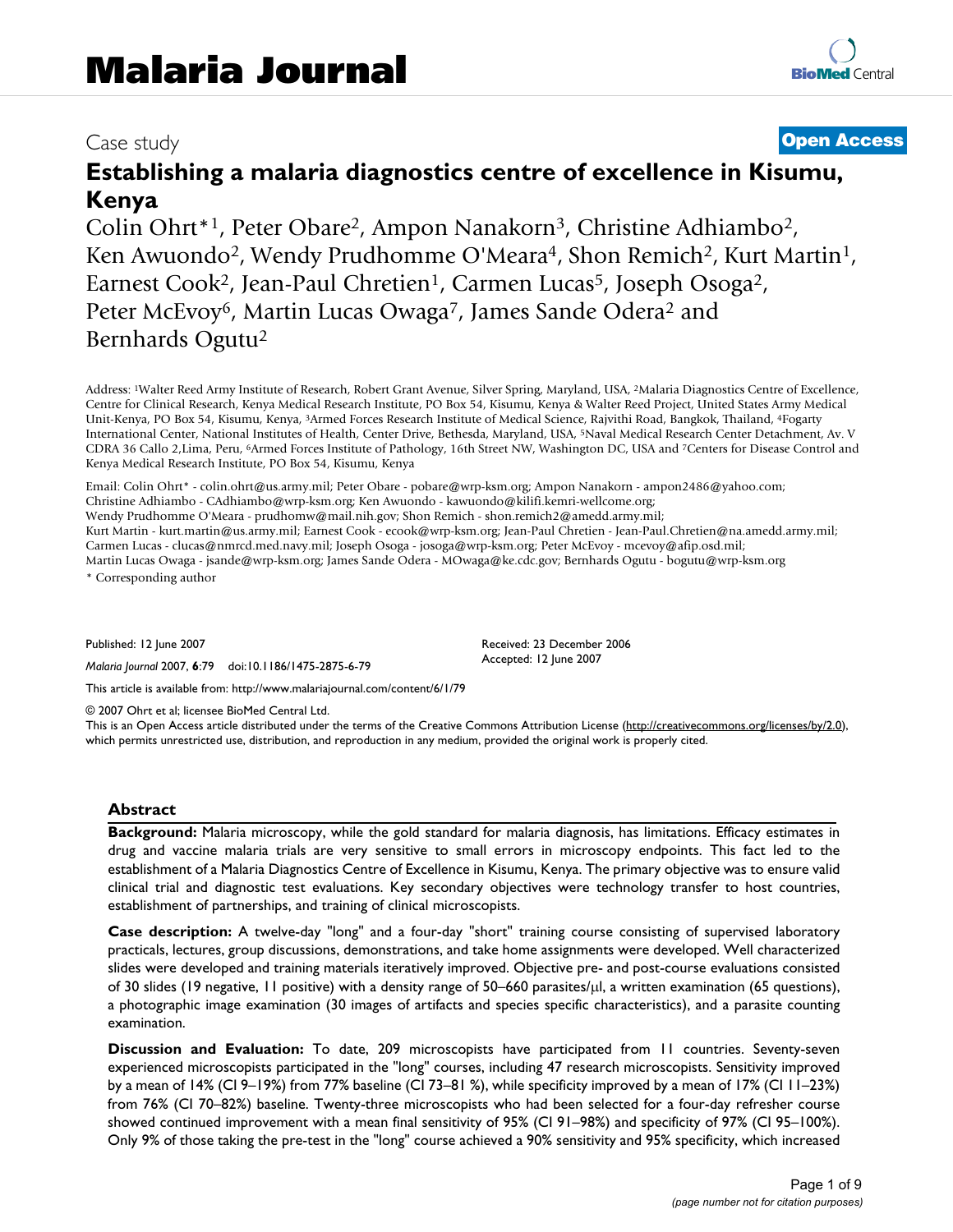to 61% of those completing the "short" course. All measures of performance improved substantially across each of the five organization types and in each course offered.

**Conclusion:** The data clearly illustrated that false positive and negative malaria smears are a serious problem, even with research microscopists. Training dramatically improved performance. Quality microscopy can be provided by the Centre of Excellence concept. This concept can be extended to other diagnostics of public health importance, and comprehensive disease control strategies.

# **Background**

Quality of laboratory medicine has always been a barrier to effective health care in the developing world. The issues and potential solutions have been recently illustrated by Petti, Bates and colleagues [1,2]. Laboratory end points are a challenge in clinical trials in this setting as well.

Malaria microscopy remains the reference or "gold" standard for malaria diagnosis in clinical trials (drug and vaccine), new diagnostic methodology evaluation, and for clinical care for much of the world today. It is known that microscopy is an imperfect gold standard [3-5]. The accuracy of microscopy relates to innate ability, training, experience, motivation and laboratory resources.

New diagnostic methods are now available, including malaria rapid diagnostic tests (RDTs) and PCR [3,5,6]; however, neither are yet validated in the clinical trial setting. RDTs are coming into widespread clinical use in some parts of the world, and they may well become key to malaria management and control in many settings. Currently available devices have limitations, such as batch-tobatch quality variation, species and density determination, persistent positivity, accuracy and cost [6]. Also of concern with RDTs are the reported false negative results in the presence of high parasitaemia [6]. The usefulness of RDTs in higher transmission areas of Africa remains to be determined, and comparative cost effectiveness studies are needed.

Sensitivity and specificity of the new diagnostic techniques have been evaluated based on microscopy. Variability in the accuracy of microscopy certainly accounts for some of the wide spectrum of reported sensitivity and specificity of these new devices [5-7]. Because of various limitations of new methods, microscopy will continue to have a significant role in the clinical trial setting for several years to come, and as the reference standard to which new diagnostic devices are compared. Expert microscopy should be available not only in reference centers, but also in clinical trial sites worldwide.

Errors with microscopy and the need for uniform training, quality assurance, and standardized reporting methods have been noted in the literature [8,9]. A recent workshop in Malaysia details the problem and outlines methods for achieving quality with malaria microscopy [10]. Accuracy improvement with training and methods modification have also been reported [2,11]. Yet, detailed methods used for microscopic endpoints in clinical trials are not the norm, nor are quality control measures often in place [7]. In addition, microscopists' proficiency is often poorly defined. Based on these issues, outcomes of several clinical trials have been in question in the two last decades (unpublished observations).

Where microscopy is available in the clinical setting, physicians often treat patients despite negative blood film reports, because of lack of confidence in the report [12]. False positive results may lead to failure to consider or delay in the treatment of alternative life-threatening diagnoses [1] and contribute to the cycle of ill health and increasing poverty [13]. Accurate diagnosis in the clinical setting is now more important than ever. Artemisininbased combinations (ACTs) overuse may result in more rapid emergence of drug resistance. The relatively high cost of these new drugs will make accurate diagnosis likely to be cost effective [7].

This manuscript details problems, outlines pitfalls, and provides solutions for successful, validated malaria microscopy. These solutions will help provide valid results in the clinical trial setting when microscopy is used as the primary endpoint. The solutions presented are certainly not unique to microscopy. Lessons learned, solutions proposed, and the Centre of Excellence concept can be widely adapted to improve clinical trials and health care worldwide, especially in the developing world.

# **Case description**

### *Malaria Diagnostics Centre of Excellence in Kisumu, Kenya*

*Primary mission, objectives and approach*

The Malaria Diagnostics Centre of Excellence in Kisumu, Kenya was established in March 2004. The primary mission for the Centre of Excellence is to ensure valid microscopy when it is used to determine the primary endpoint in clinical trials or to assess new diagnostic methods. This mission is being accomplished through standardized and quality training, consistent methods documented in standard operating procedures (SOPs), a critically evaluated rereading paradigm (for blood film reading), quality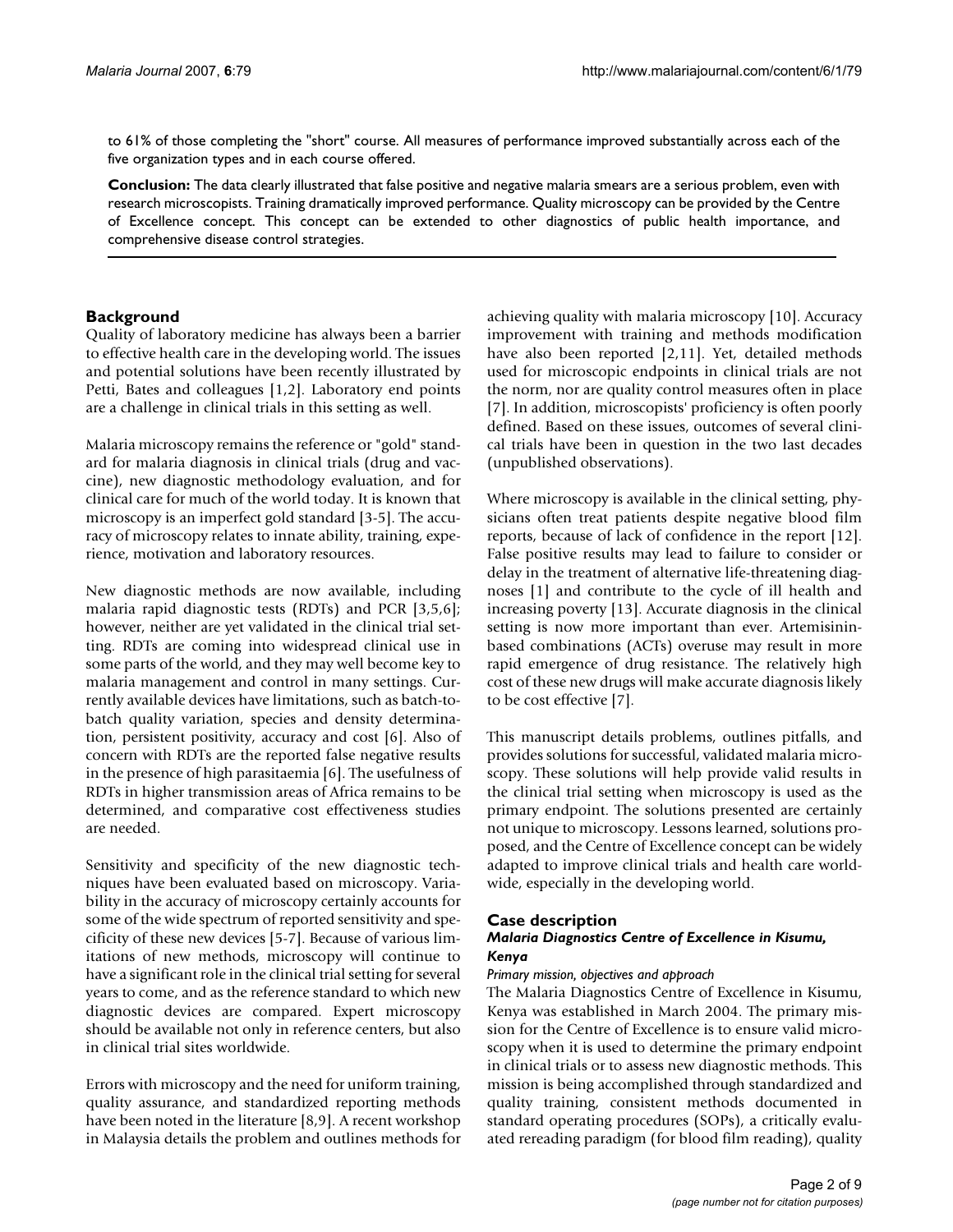control and assurance, and objective assessment and documentation of each microscopist's performance, in both the formal testing setting and in everyday job performance.

Additional objectives are to train microscopists working in the developing world in the clinical setting, to transfer technology to host countries, to become internationally recognized, and to establish partnerships with organizations with similar missions. Transfer of technology to host countries is occurring through mentoring and motivating host country leadership, training trainers for other locations, and transferring training materials to other centers. The intention is to become internationally recognized through training leaders, offering/advertising capability, and by conducting, presenting, and publishing operational research results in areas of need.

Seven expert microscopists from four continents (Kenya 3, Peru 1, Indonesia 1, USA 1, and Thailand 1) were identified beginning in 2001. Standardized training was developed through their experience, review of relevant training materials, and iterative improvement based on constructive feedback and training results over two years. Useful books and plates are available from WHO for purchase or download [14,15].

Well-characterized slides were developed for formal slide reading examinations. Slide examinations comprised well characterized slides with low density parasitaemia of *Plasmodium falciparum, Plasmodium malariae, Plasmodium ovale*, true negatives, and serially diluted *P. falciparum* slides (for counting). Training slide sets have been generated for each organization to have on site for on-going training. Negative slides are prepared from non-exposed people newly arriving to endemic areas to avoid the issue of the low-parasite density healthy cases common in malaria endemic areas. Fully validated species identification and counting examinations are under development.

A written examination was developed and now consists of 65 multiple choice questions and a question bank to assess microscopists' knowledge of key concepts and facts. A digital picture test evaluation was also developed to teach and evaluate microscopists' ability to correctly identify characteristics of artifact and of various growth stages of each malaria species. PowerPoint presentations were developed to train didactic and visual concepts necessary for accurate microscopy. The test questions, pictures and presentations have been iteratively improved over time.

Over the last four years, SOPs have been developed and iteratively improved at the Kombewa research site near Kisumu. These include SOP's for sample collection and reception, slide preparation, buffer preparation, stain

preparation and staining of slides, slide reading, rereading paradigm, slide storage, and quality control. These SOPs are compared with the SOPs of the participants, and provided to course participants to take home.

### *Course resources, content and methodology*

The venue for training is the Walter Reed Project Guesthouse lecture hall, located in Kisumu, Kenya. Laboratories at the nearby sites are used for laboratory practicals. Courses are conducted by experienced facilitators and senior microscopists. Currently, the Centre has three full-time staff (Centre director/Course director, a microscopist, and a database specialist), a part-time physician director, parttime laboratory officer, and additional three to six expert microscopists available for teaching. A twelve-day "long" course was designed for first time training, and a four-day "short" course is available as a refresher for those who performed well in the long course.

Training targets malaria microscopists (laboratory technologists, researchers) from research and clinical laboratories. Entry requirements include at least a diploma or certificate in medical laboratory technology and one year of experience as a malaria microscopist. Attendees are currently required to be proficient in written and spoken English.

Essential equipment included 23 microscopes, four computers, and two computer projectors. Fifteen high quality power point presentations with lecture notes, a slide bank of well-characterized malaria smears, a picture bank, WHO Bench Aids for the Diagnosis of Malaria [14], WHO Basic Malaria Microscopy yellow book [15], and SOPs are used for training materials. Supplies for making slides are available. Each visiting institution has been provided with WHO training plates and Basic Malaria Yellow Book [14,15], Walter Reed Project standard operating procedures, and training sets of 50 slides. The intent of providing these materials is to continue to improve skills between courses and in order to ultimately certify microscopists.

Teaching methods consist of supervised laboratory practicals, open laboratory time, lectures, group discussions/ presentations, demonstrations, and take home assignments. Objective assessment include a pre- and post-training written test, positive-negative slide test, species identification slide test, counting slide test, artifact and species identification picture test, and slide preparation practical. The agenda for the "long" course is presented in Table [1](#page-3-0). The "short" course agenda is presented in Table [2.](#page-4-0)

### *Objective evaluations*

A written test comprising 65 questions was given as a preand post-test. The following areas were covered: Good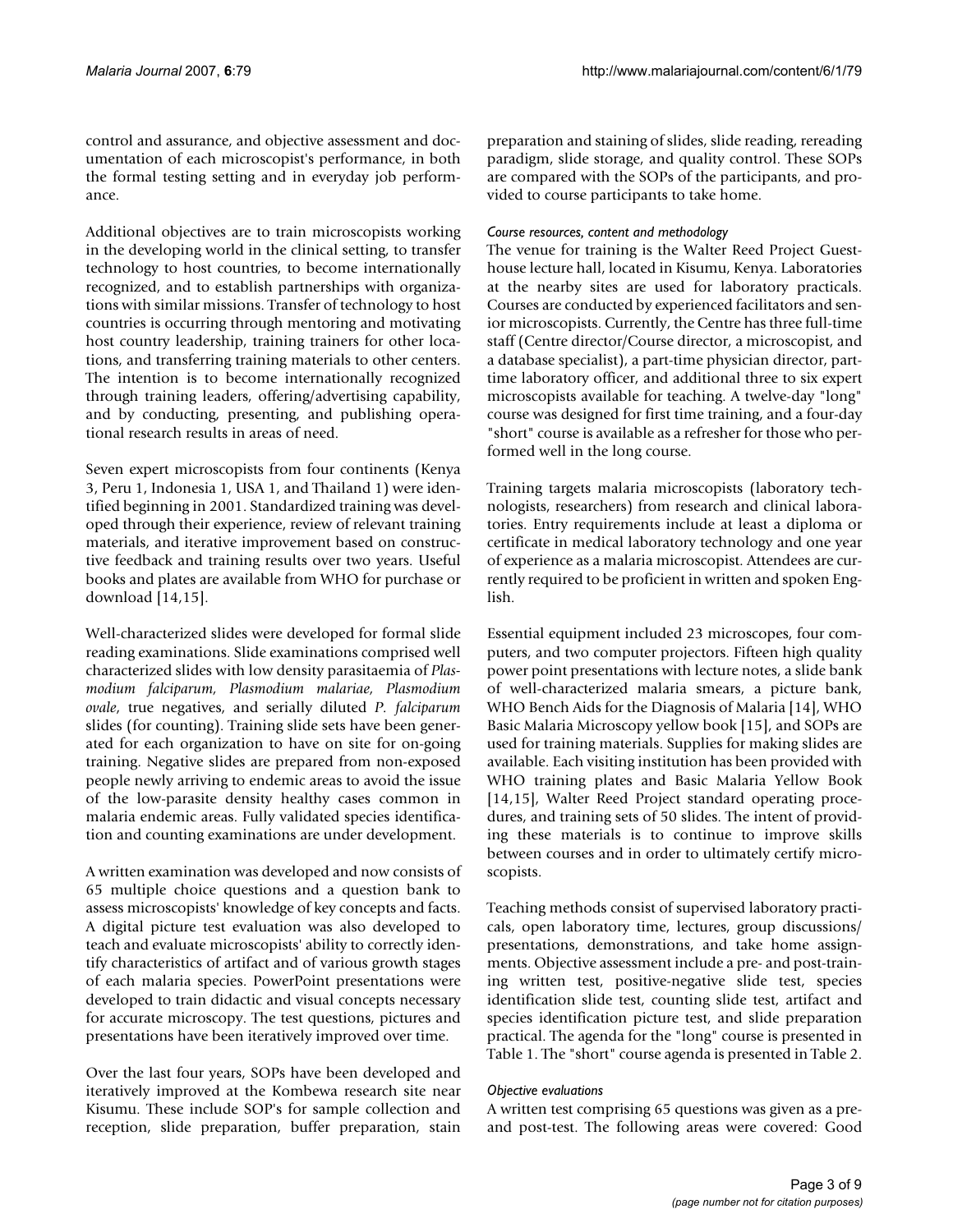| Day             | Time            | Topic                                                                              |
|-----------------|-----------------|------------------------------------------------------------------------------------|
| $\mathbf{I}$    | $9.00 - 9.30$   | Opening of the session                                                             |
|                 | $9.30 - 10.30$  | Introduction/Motivation/Goals of the course/Trials and tribulations                |
|                 | $10.45 - 11.45$ | Clinical presentation of malaria                                                   |
|                 | $11.45 - 12.45$ | Qualities of a good microscopist                                                   |
|                 | $1.45 - 2.45$   | Microscope maintenance                                                             |
|                 | $2.45 - 3.45$   | Standard operating procedure (SOP) development                                     |
|                 | $4.00 - 5.00$   | Multiple choice questions (MCQ) written pre-test                                   |
|                 | Homework        | Compare individual SOPs to Walter Reed Project SOPs. Note differences.             |
| $\overline{2}$  | $8.00 - 9.00$   | Good Clinical Laboratory Practice/Quality control                                  |
|                 | $9.00 - 10.00$  | Photographic image pre-test                                                        |
|                 | $10.15 - 1.15$  | Slide reading pre-test (30 slides: 5 minutes each, 1 minute for passing the slide) |
|                 | $2.00 - 4.00$   | Counting pre-test (12 slides: 10 minutes each)                                     |
|                 | $4.15 - 5.15$   | Review written test                                                                |
|                 | Homework        | Review Bench Aids for the diagnosis of malaria infections                          |
| 3               | $8.00 - 10.00$  | Slide preparation, review form for scoring slide quality                           |
|                 | $10.15 - 11.15$ | Malaria quality assurance & control                                                |
|                 | $2.00 - 5.00$   | Laboratory - Slide preparation and staining                                        |
| 4               | $8.00 - 9.30$   | Species identification & groups' discussion                                        |
|                 | $9.45 - 12.45$  | Laboratory - Species identification                                                |
|                 | $1.45 - 2.45$   | Approach to mixed infections                                                       |
|                 | $2.45 - 3.45$   | Significance of false positives & negatives and counting                           |
|                 | $4.00 - 5.00$   | Review photographic image test with discussion                                     |
| 5               | $8.00 - 9.30$   | Artifacts, pseudo-parasites and the reality of false positives                     |
|                 | $9.45 - 12.00$  | <b>Laboratory - Artifacts</b>                                                      |
|                 | $1.00 - 3.45$   | Laboratory - Slide reading, address individual difficulties                        |
|                 | $4.00 - 5.00$   | SOPs - Groups' presentations and discussions                                       |
| 6, 7            | Weekend         | Open microscopy laboratory                                                         |
| 8               | $8.00 - 9.00$   | Malaria life cycle                                                                 |
|                 | $9.00 - 10.00$  | Counting basics and techniques                                                     |
|                 | $10.15 - 12.00$ | Laboratory - Practice counting using Walter Reed Project SOP                       |
|                 | $1.00 - 4.30$   | Laboratory - Compare individual technique results to SOP technique results         |
|                 | $4.45 - 5.15$   | Review day 1 to 5 microscopy                                                       |
| 9               | $8.00 - 9.00$   | Low density infections                                                             |
|                 | $9.00 - 9.30$   | Cross contamination experiment                                                     |
|                 | $9.45 - 5.30$   | Laboratory – Individual laboratory in reference to the pretest scores              |
| $\overline{10}$ | $8.00 - 9.00$   | Malaria rereading paradigm                                                         |
|                 | $9.00 - 10.00$  | Review of the lectures                                                             |
|                 | $10.15 - 12.30$ | Questions and trouble points, Panel discussion                                     |
|                 | $1.30 - 5.00$   | Laboratory - Review and scoring quality of blood slides                            |
| $\mathbf{H}$    | $8.00 - 10.30$  | Slide reading post-test                                                            |
|                 | $10.45 - 11.45$ | Written post-test                                                                  |
|                 | $11.00 - 12.15$ | Photographic image post-test                                                       |
|                 | $1.00 - 3.00$   | Counting post-test                                                                 |
|                 | $3.00 - 5.00$   | Laboratory - Open microscopy and individual help                                   |
| 12              | $8.00 - 2.00$   | Go over tests and results, give out take-home training materials                   |
|                 |                 |                                                                                    |

#### <span id="page-3-0"></span>**Table 1: Microscopy "long" course training agenda**

Clinical Laboratory Practice/standard operating procedures (32% of test questions), malaria parasite morphology/stages (31%), slide preparation and staining (14%), microscopy results interpretation (11%), microscope care/knowledge (5%), general malaria knowledge (3%), sensitivity/specificity calculation (2%), and density determination (2%). A practical slide reading examination of 30 slides was given before and after the course. Nineteen slides were true negative, 11 were positive, and of the positive slides, nine were *P. falciparum*, one was *P. ovale*, and one was *P. malariae*. The density range of the positives was 50–660 parasites/μl, with a mean of 220 and median of 142. Of the positive slides, one was 50 parasites/μl, five were between 100–200 parasites/μl, and five were between 201–660 parasites/μl.

Negative slides were collected in Jakarta and Bangkok from healthy individuals in malaria free areas, who had not traveled to malaria endemic areas or taken malaria prophylaxis in the past two years or had malaria in the last 10 years. In Kenya, slides were collected from newly arrived previously non-exposed individuals within five days of arrival to Kenya. This was to ensure that the donors were truly negative. Thirty-two percent of all true negative smears were spiked with artifact (a mix of *Staphylococcus aureus* and fungi) at varying densities (1/100 high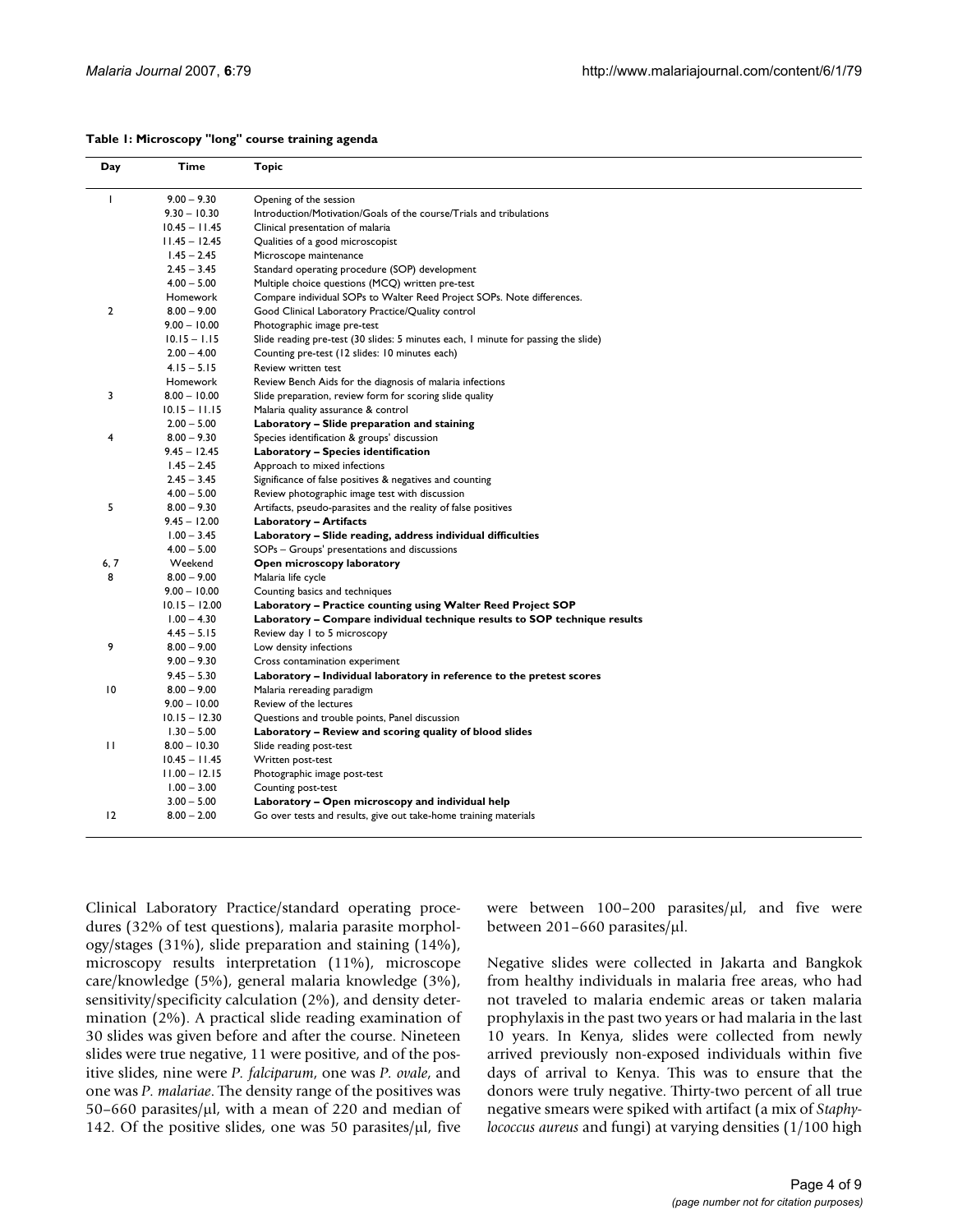| Day            | <b>Time</b>     | <b>Topic</b>                                                                         |
|----------------|-----------------|--------------------------------------------------------------------------------------|
|                | $8.00 - 9.00$   | Opening of the session                                                               |
|                |                 | Introduction to malaria microscopy certification                                     |
|                | $9.00 - 11.15$  | Slide reading pre-test (30 slides: 5 minutes each, 1 minute for passing the slide)   |
|                | $11.30 - 12.30$ | Written pre-test                                                                     |
|                |                 | Species identification pre-test (20 slides: 5 minutes each, 1 minute for passing the |
|                | $1.00 - 4.00$   | slide)                                                                               |
|                | $4.15 - 6.15$   | Counting pre-test (12 slides: 10 minutes each)                                       |
| $\overline{2}$ | $7.30 - 8.00$   | Review written pre-test                                                              |
|                | $8.00 - 11.15$  | Laboratory - Review slide reading pre-test with discussion                           |
|                | $11.30 - 12.15$ | Laboratory - Review species identification pre-test with discussion                  |
|                | $1.00 - 4.00$   | Laboratory - Review counting pre-test with discussion                                |
|                | $4.15 - 6.15$   | Laboratory - Individual laboratory help                                              |
| 3              | $7.30 - 8.00$   | Artifacts                                                                            |
|                | $8.00 - 9.45$   | <b>Laboratory - Artifacts</b>                                                        |
|                | $10.00 - 10.30$ | Species identification                                                               |
|                | $10.30 - 12.45$ | Laboratory - Species identification                                                  |
|                | $1.30 - 2.00$   | Low density infections                                                               |
|                | $2.00 - 4.00$   | Laboratory - Low density infections                                                  |
|                | $4.15 - 4.45$   | Significance of false positive and negative results                                  |
|                | $4.45 - 6.30$   | Laboratory - Individual laboratory help, address difficulties                        |
| 4              | $7.30 - 8.15$   | Written post-test                                                                    |
|                | $8.15 - 11.15$  | Slide reading post-test                                                              |
|                | $11.30 - 1.15$  | Species identification post-test                                                     |
|                | $1.45 - 4.45$   | Counting post-test                                                                   |
|                | $5.00 - 6.00$   | Awarding of certificates                                                             |

#### <span id="page-4-0"></span>**Table 2: Microscopy "short" course training agenda**

power fields -2 per high power field). Negatives were validated as negative by sampling criteria and by giving each of the 209 participants the opportunity to challenge the results with the Centre experts.

Sixty-six percent of positive smears were from the Malaria Research and Reference Reagent Resource Center (MR4) collection effort in Cambodia and contained *P. falciparum* (not part of the available sets). MR4 positives were determined to be positive and species identified by two expert readers in Indonesia with confirmation by three independent expert readers at the Centre. These were supplemented by slides collected in Kenya containing *P. falciparum*, *P. malariae*, and *P. ovale*. These were independently confirmed positive by one expert from Thailand and three experts at the Centre. Positive smears were further validated by giving each of the 209 participants the opportunity to challenge the results with the Centre experts (asking staff to identify the parasites for them).

The slides used in practical slide reading examinations were identical, but renumbered in the post-examination. Participants were given five minutes per slide for reading. One minute was provided between slides. They were instructed to read 200 high power fields before calling the smear negative. The presence or absence of parasites and the species was recorded.

Ability to properly identify species and artifact was assessed in a photographic image examination. The images included 11 without and 19 with malaria parasites. Of those without parasites, various artifacts were present. Images with parasites were distributed as follows: five *P. falciparum*, four *P. malariae*, five *P. ovale*, two *Plasmodium vivax*, and three mixed species with various stages present.

A slide preparation practical emphasized correct sample collection methods for making malaria blood smears, smear preparation, preparation of stains, and individual slide staining. Participants were then expected to make smears using their own SOPs and the Walter Reed Project SOPs. Five smears from each SOP were then assessed on a standardized form, and the participant assigned a passing or failing grade.

#### *Interpretation of results, data management, and analysis*

Written examination questions were scored as one point each. Practical slide reading examinations were reported as sensitivity, specificity, and species error. Sensitivity was calculated as Sensitivity = (True Positives/[True Positives + False Negatives]). Specificity was calculated as Specificity = (True Negatives/[True Negatives + False Positives]). Data were entered into, verified in, and calculations performed with Microsoft Office Excel 2003. Further statistical analyses were performed and tables constructed with SPSS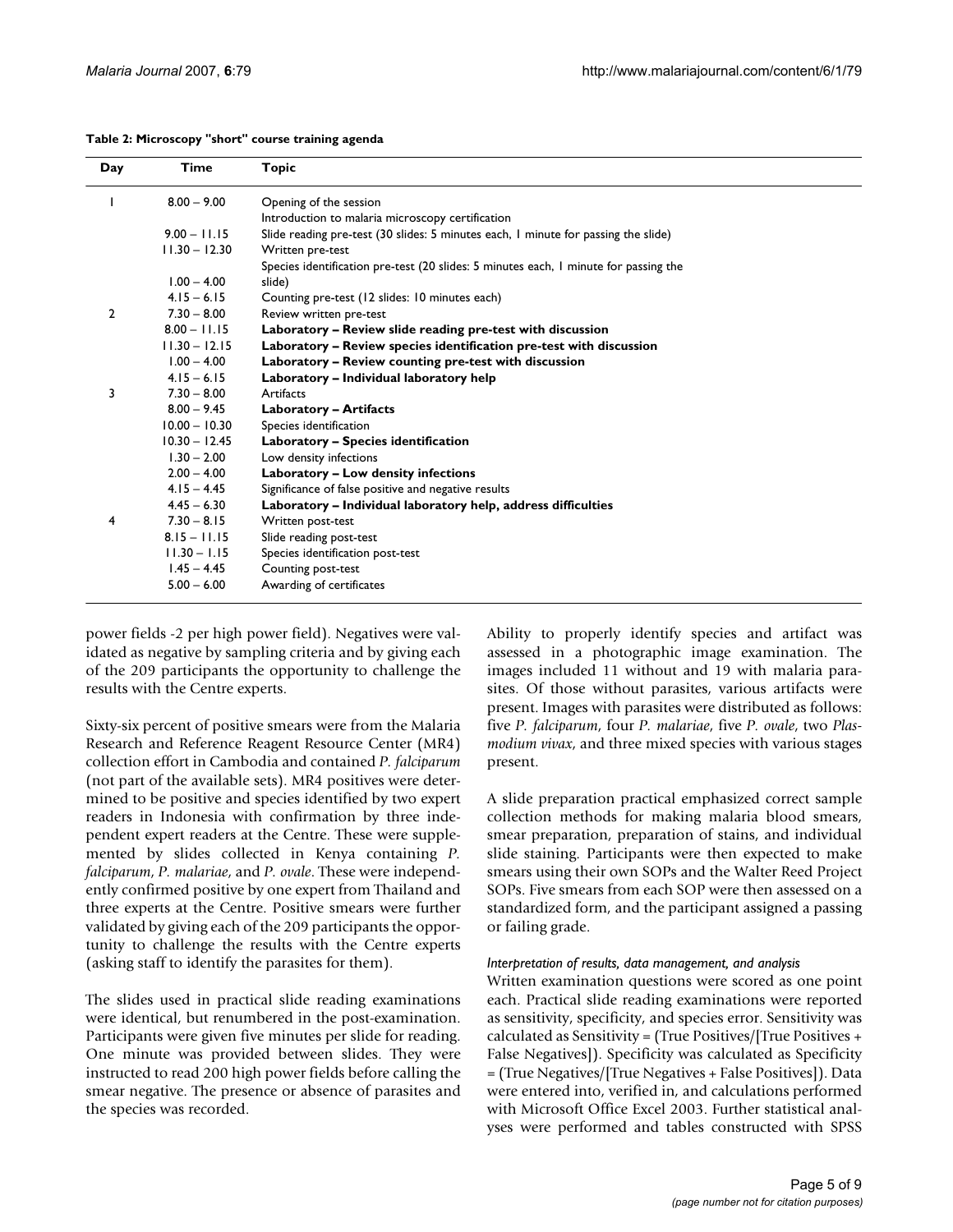14.0 for Windows. Pre- and post-test means were compared with paired sample T-tests. Means were compared with ANOVA, and proportions with Fisher's Exact Test (2 sided). P values were not corrected for multiple comparisons.

# **Results**

To date, 209 microscopists have participated from the following countries: Kenya (178), Uganda (10), Tanzania (5), Rwanda (1), Burundi (1), Malawi (6), Cameroon (3), Mali (2), Nigeria (2), and Thailand (1). One hundred and fifty eight participants (76%) have been primarily research and 51 (24%) have been primarily clinical. Leadership/expertise has participated from Kenya (4), Uganda (1), Nigeria (2), Mali (1), Cameroon (1), Zanzibar (2), Thailand (1), Peru (1), USA (1), and Indonesia (1).

Data from the courses between July 2005 and January 2006 are reported here. These data include 77 participants in the long course (including 10 who trained twice) and 23 participants in the short course (including five who trained twice). Of these, 69% were conducting primarily research. Participants were from Kenya (81), Tanzania (5), Malawi (4), Rwanda (1), Burundi (1), Cameroon (2), Nigeria (2), Mali (2), and Uganda (2). On a questionnaire, participants reported a mean (median) of years of laboratory education 3 (3), years employed as a laboratory technician or technologist 9 (6), and years employed as a malaria microscopist 5 (3). Twelve percent reported that they were laboratory supervisors, 30% reported that they had a malaria proficiency program in their laboratory, and 84% reported that they used SOPs in their laboratory.

Pre- and post-training scores and percent improvement by organizational group and course type from the most recent participants are presented in Additional File 1. With a mean specificity of 80% and range in mean by organization on the pre-test of 66–91%, these data clearly illustrate this is a serious problem in both the research and clinical setting. Specificity improved substantially with training (Additional File 1).

Thirty-two percent of all true negative smears were spiked with artifact (mix *Staphylococcus aureus* with fungi at varying densities). On the pre-test, 26% of those spiked with artifact were read as false positives, while 18% of those not spiked were. On the post-test, 8% of those spiked with artifact were read as false positives, while 6% of those not spiked were. The slides with the highest density artifact had higher rates of false positives. Spiked slides did not appear to affect the species reported, except for a slightly higher rate reported as *P. vivax* in the post-test. The false positive smears reported as *P. vivax* and *P. ovale* increased overall in comparing the pre-test with the post-test, while the reporting of *P. falciparum* decreased.

The effect of parasitaemia on the false negative rate was not as large as anticipated. The mean (median) densities of those with false negatives on the pre-test were 174 (128) parasites/μl compared with 216 (142) parasites/μl for the true positives. The densities were 133 (120) and 216 (142) parasites/μl for the false negatives and true positives on the post-test, respectively.

Short course participants were selected from those who previously scored well in a long course. Comparison between the long and short course scores in Additional File 1 suggests that improved scores were maintained from prior training, and that improvement continued with additional training (Additional File 1).

The percentage of participants achieving sensitivity and specificity cut points on final examination by organization and course type is presented in Additional File 2. Kenya research organizations have emphasized quality microscopy for a number of years. This is reflected in the percentage of individuals able to achieve acceptably high cut points. For both research and clinical organizations, this approach can select those qualified to be employed as a microscopist and a given level of expertise. This approach will be used to determine cut points for certification at three levels of expertise.

CoE microscopy training appeared to substantially contribute to obtaining a level of 90% sensitivity and specificity on the pre-test, post-test, or both. Those that passed neither had a mean (sd) of 0.14 (0.50) courses attended previously, while those that passed just the post-test had a mean of 0.5 (1.0) courses attended previously, and those that passed both had attended 1.1 (1.6) course previously  $(p = 0.004)$ . Use of SOPs, having a malaria proficiency program in the laboratory, and number of Good Clinical Practice trials conducted appear to correlate with ability to pass at a 90% sensitivity and specificity level ( $p = 0.014$ , 0.014, and p < 0.001, respectively). Years of training, years of experience, being a laboratory supervisor, and Good Clinical Practice courses did not appear to affect ability to score well.

# **Discussion and evaluation**

These data clearly illustrate that malaria microscopy is problematic. The ultimate goal should be its replacement by affordable, more robust diagnostic techniques, where valid microscopy is not achievable. The Centre will help ensure that microscopy is providing a valid "gold standard" comparator as these new tools continue to become available and need evaluation for regulatory approval and operational assessment. As long as microscopy is used to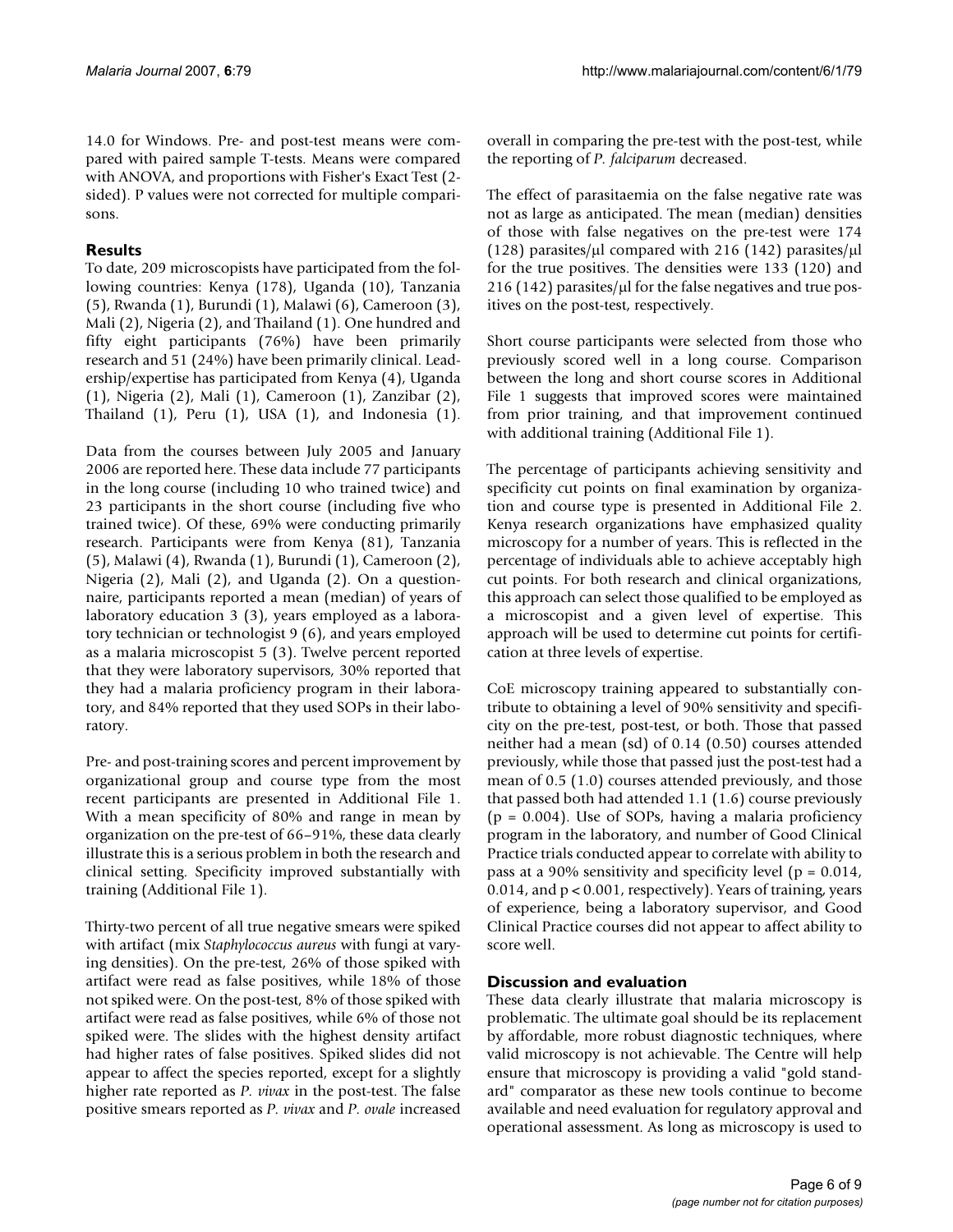determine the primary endpoint in malaria prevention and treatment trials, great lengths must be taken to ensure that good products are not inadvertently discarded. A 1% false positive rate with serially collected smears can under estimate protective efficacy by 10–30% [8].

Many of the participants describe the training as a life changing experience. They report they did not know they were not accurately diagnosing malaria. After attaining good test scores, they say they can now work with confidence. They report it is not just malaria diagnosis that will be improved, but all laboratory procedures they are involved in. Certification is strongly desired.

The results are encouraging, but it remains to be seen if improved results in the classroom setting translate to the field, and if this concept is sustainable. Certification criteria are currently being developed along with a plan to certify microscopists at a basic level from a limited number of institutions in Kenya in the next twelve months. The plan is to also offer an advanced level and expert level of certification in the near future. Certificates will be valid for two years. For a broader impact, the plan is to train trainers from other Centres to enable development of other Centres of Excellence.

Government sector laboratory technicians are having more difficulty achieving acceptable scores in the long training course (Additional File 1). A modified and lengthened course specific to their needs may be needed. Changes in the policy and methods employed in this setting are also likely necessary. RDTs are a logical alternative. However, RDT accuracy in the clinical setting of holoendemic Africa must be determined. The simple presence or absence of parasitaemia may not distinguish severe disease from malaria. The microscope will continue to be needed for a variety of other diagnoses in the clinical setting [16,17]. Accuracy and cost effectiveness of simplified malaria diagnosis (e.g. routine use of the thin smear) should be assessed.

Errors with microscopy include false positives (specificity), false negatives (sensitivity), species error (wrong species or missed mixed infections), and counting error [8,9,18[-22](#page-8-0)]. Although not widely recognized, false positive smears are common with average microscopists (Additional File 1). In the clinical setting, false positive malaria smears may lead to no or delayed treatment for the actual underlying disease, and therefore may also be a cause of mortality [1,20]. In the research setting, false positive smears will lead to underestimated protective efficacy in malaria prevention trials [8] and efficacy in treatment trials. This may result in inappropriately categorizing a vaccine or drug as not worth developing. It is suspected that efficacy may have been underestimated in a variety of trials conducted in the last 15 years. This series of suspicions culminated in a trial where mefloquine's estimate of "prophylactic efficacy" as a positive control in a Phase III clinical trial was 1% (unpublished data). An investigation revealed false positive malaria smears to be the cause. In studies where a positive control is not employed (e.g. malaria vaccine trials), such a problem may go completely undetected.

Prestudy assessment of microscopists using a very limited number of slides may help, but will not completely solve the problem. For example, using blinded assessments of a well-validated 15 slide test set, qualified microscopists were identified for a recent malaria diagnostic pivotal trial. Subsequently, internal QC mechanisms determined that one senior microscopist still made errors in excess of 10%, requiring re-interpretation of hundreds of slides and a substantial delay in completion of the analysis (RA Gasser, personal communication).

False negative smears are expected at low parasite densities (e.g.  $< 100$  parasites/ $\mu$ l) by chance [23]. Insufficient reading time, poor smear quality, lack of motivation, and poor equipment will also lead to false negative smears. False negative smears will result in a lower than expected attack rate if the study population is semi-immune and does not become ill with low parasitaemia, but do not adversely impact protective efficacy estimates in nonimmune or semi-immune populations (unless there is an interaction between the test agent and immunity in semiimmunes) [8]. False negative smears may lead to delayed diagnosis and severe illness in non-immune study subjects. This also results in clinicians ignoring the laboratory results in malaria endemic areas [12].

Species errors are common with low density infections, especially when only ring forms are seen [8,21]. Missed mixed infections appear to be exceedingly common when microscopy is compared with PCR [8,21[,22](#page-8-0)]. Species errors could have the effect of false positive or negative smears if a species-specific endpoint is defined (e.g. malaria vaccines).

Substantial variability in counting results is a common problem. Counting errors may impact clinical trials if parasite density is an endpoint (e.g. malaria vaccines, early malaria treatment failures). O'Meara and colleagues have explored the factors affecting variability and assessed a grid method for improving accuracy [24].

Several factors will lead to improved endpoints and confidence in results in both the clinical trial and clinical setting. Suggestions are as follows for clinical trial setting: proficiency training and testing leading to certification of microscopists at varying levels of expertise, a rereading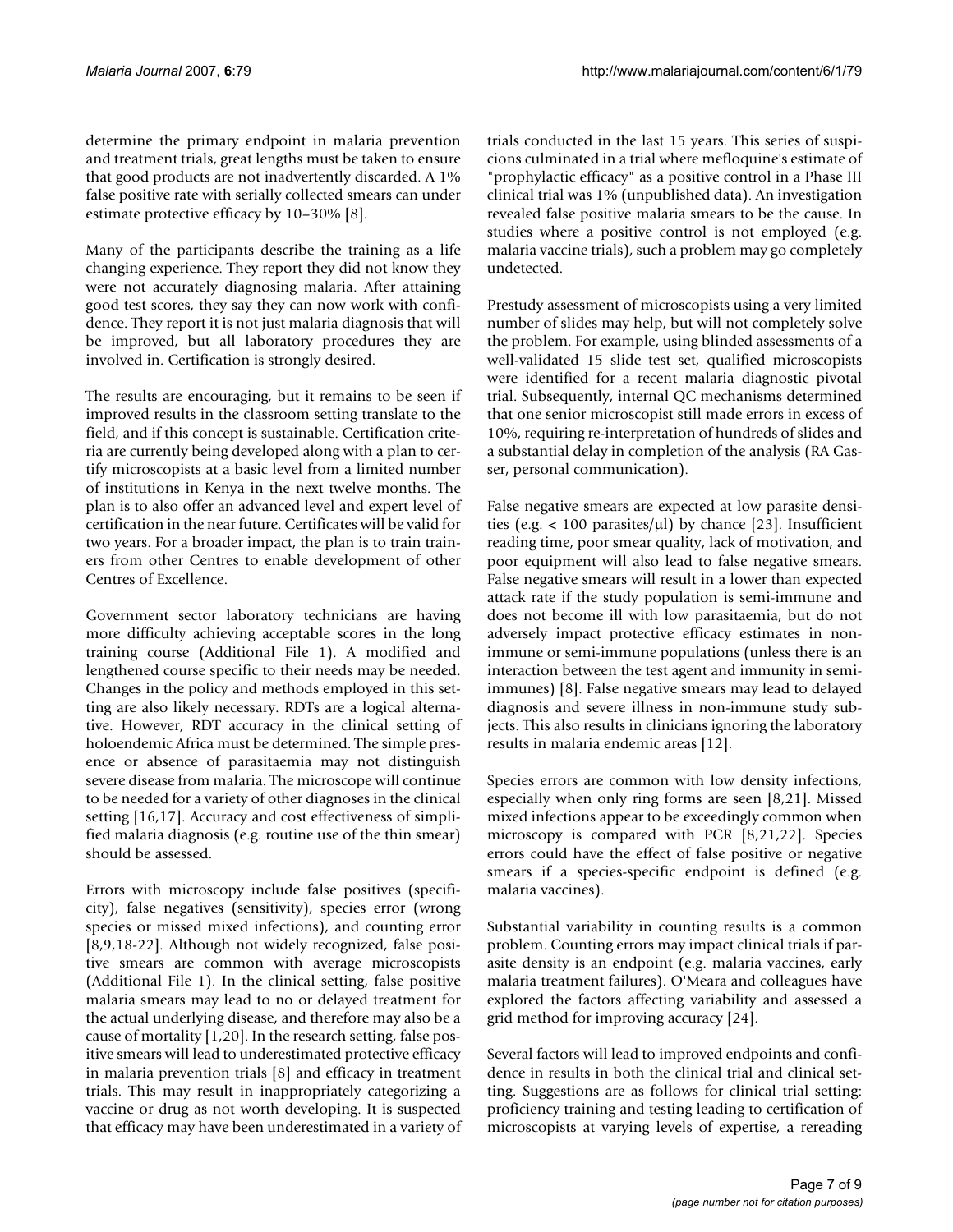paradigm specifically designed for the situation, SOPs, quality control and assurance, laboratory standards, and reporting guidelines.

# **Abbreviations**

RDT: Rapid Diagnostic Test, QA/QC: Quality Assurance/ Quality Control, ACTs: Artemisinin-based combination therapy, MR4: Malaria Research and Reference Reagent Resource Center, NIH: National Institutes of Health, SOP: Standard Operating Procedure, WHO: World Health Organization, CoE: Centre of Excellence, GCLP: Good Clinical Laboratory Practices

# **Authors' contributions**

CO served as the Principle Investigator for funding and execution of project; led evaluation of a problematic clinical trial, conceived the Malaria Diagnostics Centre of Excellence concept, assisted with CoE design, teaching, data collection, analysis, interpretation of data and wrote this manuscript. AN was the lead visiting expert microscopist, and assisted with CoE design, teaching, data collection, analysis, interpretation of data. PO is lead microscopist/laboratory technician at the CoE who assisted with CoE design, teaching, data collection, analysis, interpretation of data. CA is lead administrator of CoE, assisted with CoE design, teaching, data collection, analysis, interpretation of data. KA was a key facilitator of the CoE during its inception, led CoE design, assisted with teaching, data collection, analysis, interpretation of data. WPO was a visiting scientist to the CoE, assisted with teaching, conception and design of data capture, revised manuscript critically for substantial intellectual content. SR was responsible for day-to-day management of CoE, assisted with CoE design, teaching, and data collection. KM was laboratory supervisor, Western Kenya; assisted with day-to-day management of CoE; teaching, and data collection. JC analyzed data; and revised manuscript critically for substantial intellectual content; EC assisted with CoE design, teaching, and interpretation of the data. CL was a lead visiting expert microscopist, and assisted with CoE design, teaching, data collection, analysis, and interpretation of data. JO was a CoE microscopist, who assisted with CoE design, teaching, and data collection. PM was a visiting microscopist who assisted with CoE design, teaching, data collection, analysis, interpretation of data. JSO and MLO were the Kenyan expert microscopists who interpreted all smears, proctored all laboratories, and were critical to developing all training materials. BO is Director of the CoE who led CoE design, teaching, data collection, analysis, interpretation of data. All authors read and approved the manuscript.

# **Additional material**

## **Additional file 1**

*Pre-test scores and percentage improvement following training for each examination* Click here for file [\[http://www.biomedcentral.com/content/supplementary/1475-](http://www.biomedcentral.com/content/supplementary/1475-2875-6-79-S1.pdf) 2875-6-79-S1.pdf]

# **Additional file 2**

*Percentage of participants achieving sensitivity and specificity cut points on initial examination Percentage of participants achieving sensitivity and specificity cut points on final examination Improvement of participants achieving sensitivity and specificity cut points on initial examination* Click here for file

[\[http://www.biomedcentral.com/content/supplementary/1475-](http://www.biomedcentral.com/content/supplementary/1475-2875-6-79-S2.pdf) 2875-6-79-S2.pdf]

# **Acknowledgements**

This manuscript was reviewed by Kenya Medical Research Institute, Walter Reed Army Institute for Research, Navy Medical Research Center, National Institutes of Health, and Centers for Disease Control. There is no objection to its publication or dissemination. This work was done with the permission of the Director, KEMRI. The opinions expressed herein are those of the authors and do not necessarily reflect the official policy, position, or opinions of KEMRI, the Department of the Army, the Department of the Navy, the Department of Defense, the Centers for Disease Control, the National Institutes of Health, nor the U.S. Government.

This work would not have been accomplished without funding from the U.S. Department of Defense Global Emerging Infections Surveillance and Response System (GEIS) and Pfizer Inc.

The funding bodies did not influence study design, collection of data, data analysis, interpretation of data, manuscript writing, or the decision to publish.

We would like to thank the many course participants for their enthusiasm and constructive input. These include the following visiting experts: Chimere O. Agomo, Bamiro Solomon Babajide, Joseph Namanga Mondoa, Msellem L Mwinyi, Mouctar MD Diallo, Abass Khamis Ali, and Sam Njoma. Their thoughtful input helped us to continue to improve our Centre. We thank Gerhard Boecken, and Michael Silvers for their efforts to establish training methodology in 2001–2002, and Peggy Wasson for assistance with drafting and reviewing the manuscript. We want to thank Mark Polhemus, Mark Withers, Pete Weina, Walter Otieno, Jason Richardson, and John Waitumbi, Gordon Hongo, Ramadhan Mtalib, and Cornell Arima for facilitating during the courses. We thank Dr. Scott Miller for reviewing the course objectives, contents, methodology and exams. We greatly appreciate assistance of Mary Oyugi, Reuben Oriko, Caroline Obadha, Phoebe Muga, William Odhiambo, Raphael Pundo for data entry and management, and Immaculate Okeyo, Hope Kifuso, Duncan Apollo, and Micheal Obonyo for marking and quality control test scripts and Valentine Veena for coordinating training. We thank the Malaria Research and Reference Reagent Resource Center (MR4) for providing reference malaria slides. We especially thank Charles Knirsch, Pfizer Inc., for the encouragement and initial funding to establish this Centre. Funding for each author and the individuals noted above is by their parent organization, GEIS, or Pfizer.